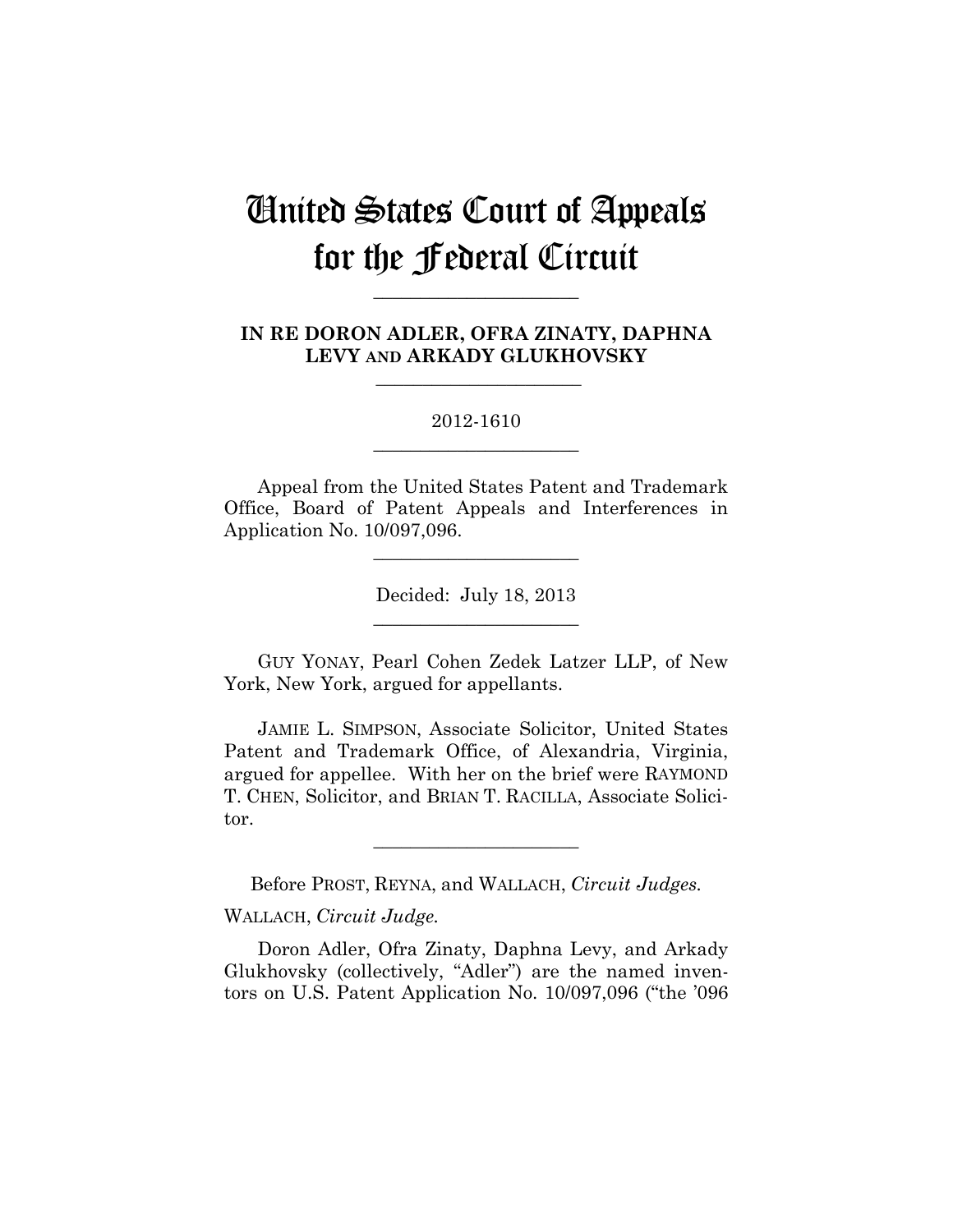application"). The examiner rejected all of the pending claims—claims 57, 59, 61, 63–67, and 71—under 35 U.S.C. § 103 as obvious over several prior art references, including International Patent Publication WO 00/22975 ("Meron") in view of Masaru Hirata et al., STUDY OF NEW PROGNOSTIC FACTORS OF ESOPHAGEAL VARICEAL RUPTURE BY USE OF IMAGE PROCESSING WITH A VIDEO ENDOSCOPE, 116 SURGERY 8–16 (1994) ("Hirata"). Adler appeals from the decision of the Board of Patent Appeals and Interferences ("the Board") affirming the examiner's rejection with respect to Meron in view of Hirata. *Ex parte Doron Adler, Ofra Zinaty, Daphna Levy, and Arkady Glukhovsky*, No. 2010-012509, 2012 Pat. App. LEXIS 2387 (B.P.A.I. May 8, 2012) ("Board Decision"). Because the Board did not err in rejecting the pending claims as obvious and did not rely on new grounds for rejection, we affirm.

#### **BACKGROUND**

According to the background of the '096 application, "[p]athologies of the gastrointestinal ("GI") tract may exist for a variety of reasons such as bleeding, lesions, angiodisplasia, Crohn's disease, polyps, celiac disorders, and others." '096 application col. 1 ll. 11–15. However, because these pathologies are found in the GI tract, it can be difficult to detect the pathologies or even "see" inside the tract, even though "the majority of pathologies result in changes of color and/or texture of the inner surface of the GI tract" and "may be due to bleeding." *Id.* at col. 1 ll. 14– 21.

The '096 application is directed, *inter alia*, to a system "for detection of blood within a body lumen," *e.g.*, the esophagus. *Id.* at col. 3 l. 28. The system "includes a swallowable capsule having an in-vivo imager for obtaining images from within the body lumen." *Id.* at col. 3 ll. 28–30. Those images can be compared to two reference values, one for healthy tissue and one for blood; as ex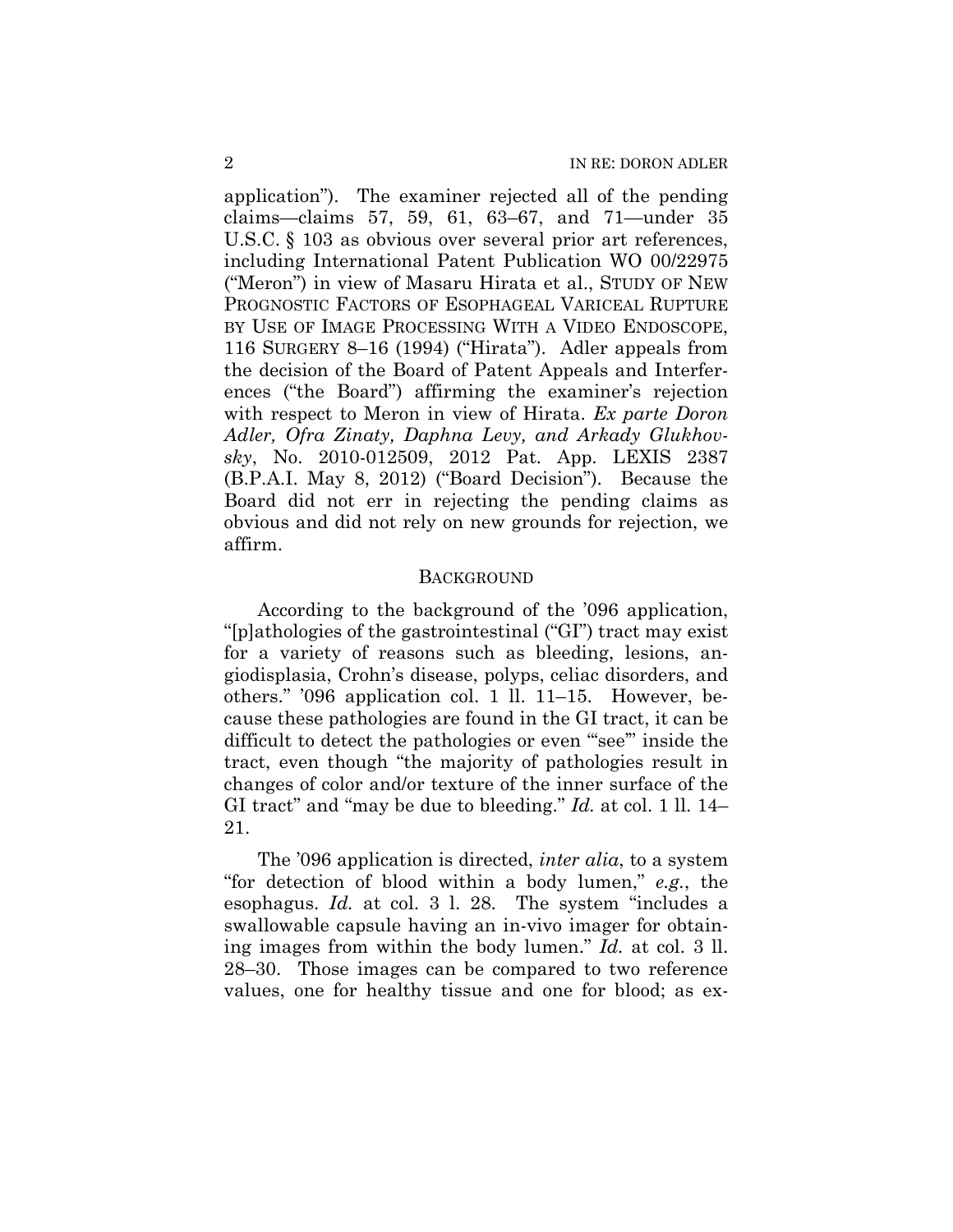plained by Adler, "[b]ased on the comparisons, an indication of the position in the GI tract of a change in the level of red color content, correlating to the presence of blood, is displayed," thereby allowing for the detection of colorimetric abnormality such as bleeding or blood clots. Appellant's Br. 6–7.

Claim 57 is representative and reads as follows:

57. A method for displaying in-vivo information, the method comprising:

receiving at a data processor data generated by a swallowable in-vivo device traversing a GI tract, the data comprising a set of in-vivo images of the GI tract;

*the data processor comparing values of the received images to a reference value of blood and to a reference value of healthy tissue;* 

the data processor causing to be displayed the images as a color video; and

*the data processor further, based on the comparison, causing to be displayed an indication of the position in the GI tract of a change in the level of red color content, the change correlating to the presence of blood.* 

'096 application, Claim 57 (emphases added).1

 $\overline{a}$ 

The examiner rejected the claims at issue as being obvious over Meron in view of Hirata. Meron discloses "a method for identifying a target location in the gastrointes-

<sup>&</sup>lt;sup>1</sup> Both independent claims 57 and 63 are on appeal; however, Adler argues only claim 57, incorporating the same arguments by reference to claim 63. *See* Appellant's Br. 7. The dependent claims at issue rise and fall with the independent claims. *Id.*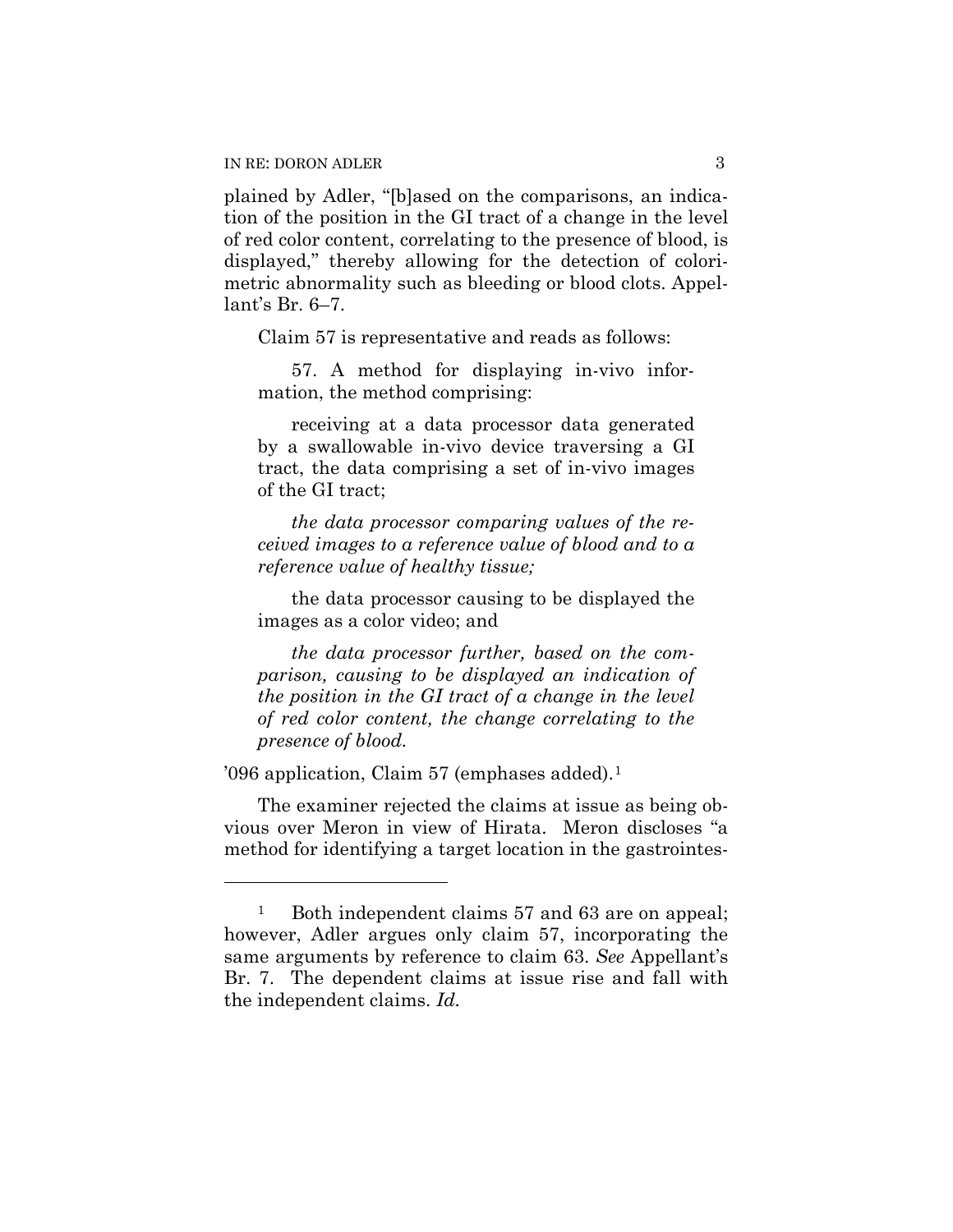tinal tract and for direct delivery of a device to the identified location." Meron col. 1 ll. 4–5. Meron states that "[t]he method of the present invention may be used for research, diagnostic[,] or therapeutic purposes in the gastrointestinal tract." *Id.* at col. 6 ll. 22–23. The examiner found that "Meron discloses a capsule that moves through the [GI] tract in order to generate a map of the GI tract." J.A. 26. However, the examiner determined that although the device *could* include a sensor for detecting the presence of blood, "Meron does not specifically disclose a method of detecting the presence of blood." *Id.* (citing Meron col. 9 ll. 1–2).

The examiner found that Hirata "teaches a study of factors of esophageal variceal rupture by use of image processing with a video endoscope."2 *Id.* The examiner stated that in Hirata, "bleeders" and "non-bleeders" were compared "in terms of endoscopic findings and the image processing data, especially variceal color tone and red color sign." *Id.* Additionally, red color signs were classified by degree, with a minor degree indicating a reference of healthy tissue and a major degree indicating a reference of blood.

According to the examiner, "[i]t would have been obvious to one of ordinary skill in the art at the time the invention was made to incorporate a processor for the colorimetric analysis of video endoscopic data, as taught by Hirata, in order to determine the presence of blood, as

 $\overline{a}$ 

<sup>2</sup> A varix is (1) "[a] dilated vein" or (2) "[a]n enlarged and tortuous vein, artery, or lymphatic vessel." LARRY P. TILLEY, FRANCIS W. K. SMITH, & DANA ALLEN, STEDMAN'S MEDICAL DICTIONARY (27th ed. 2000). Specific to the above prior art, esophageal varices are "longitudinal venous varices at the lower end of the esophagus as a result of portal hypertension; they are superficial and liable to ulceration and massive bleeding." *Id.*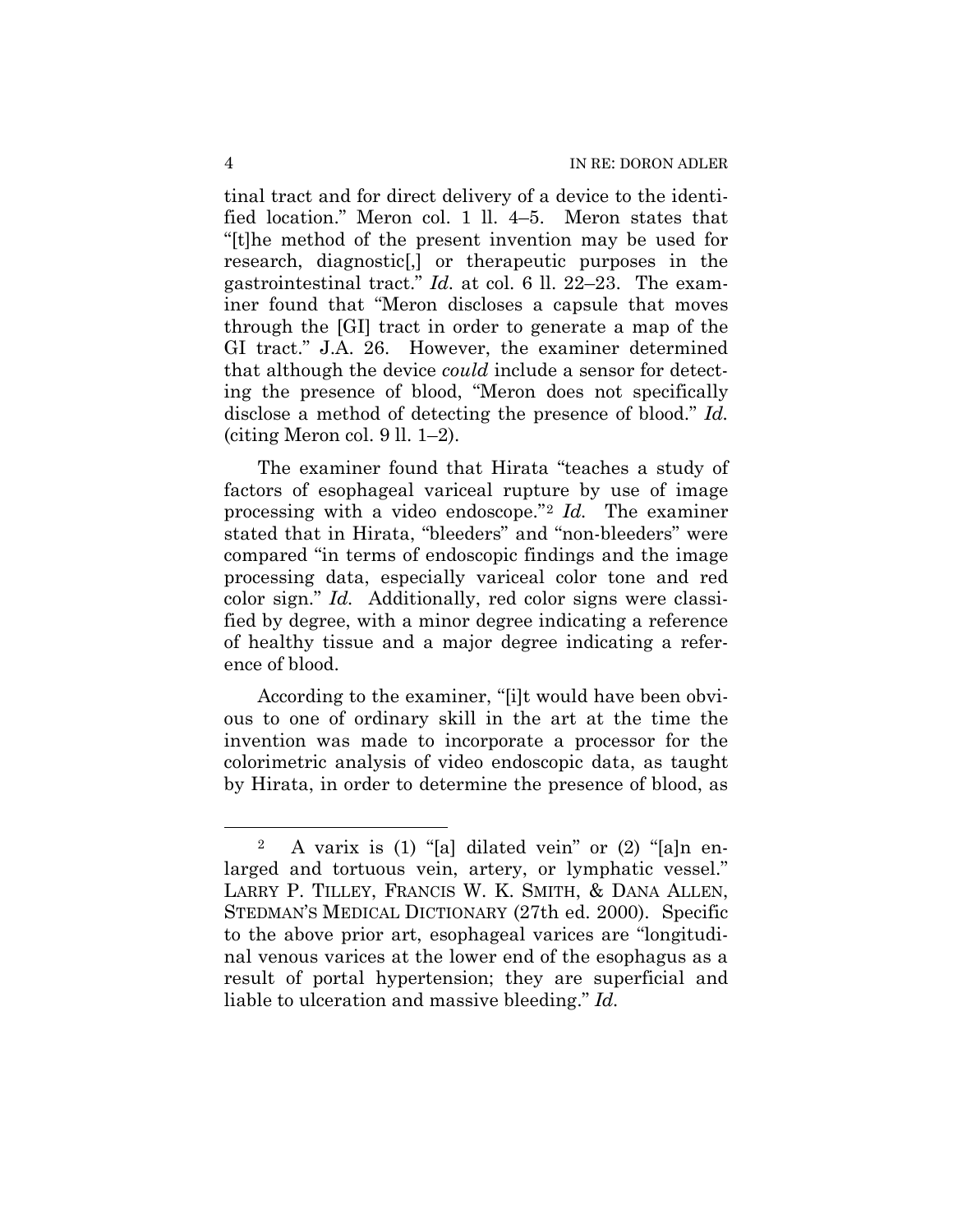stated by Meron." *Id.* The examiner reasoned that it would have been obvious "because Meron states that it is capable [of determining the presence of blood] but fails to provide the specifics of how . . . while Hirata provides a method and a processor capable of performing these feats." *Id.*

Adler appealed the examiner's rejections, and the Board affirmed. Of importance to this appeal, the Board made the following findings of fact with respect to Hirata:

12. Hirata discloses that *color tone* was analyzed by comparing the color tone of a defined varices region with the color tone of a defined normal esophageal region.

13. Hirata discloses that the *area of red color sign* was also determined for a defined varices region.

14. Hirata discloses that, using image processing, *both color tone results and area of red color sign results could be used* to select patients with varices that have a higher risk of rupture.

Board Decision at \*7–8 (emphasis added) (citations omitted).

Adler filed this timely appeal. We have jurisdiction pursuant to 28 U.S.C. § 1295(a)(4)(A).

#### **DISCUSSION**

This court reviews the Board's legal conclusions *de novo*, *In re Elsner*, 381 F.3d 1125, 1127 (Fed. Cir. 2004), and the Board's factual findings underlying those determinations for substantial evidence, *In re Gartside*, 203 F.3d 1305, 1316 (Fed. Cir. 2000). A finding is supported by substantial evidence if a reasonable mind might accept it as adequate to support the finding. *Consol. Edison Co. v. Nat'l Labor Relations Bd.*, 305 U.S. 197, 229 (1938).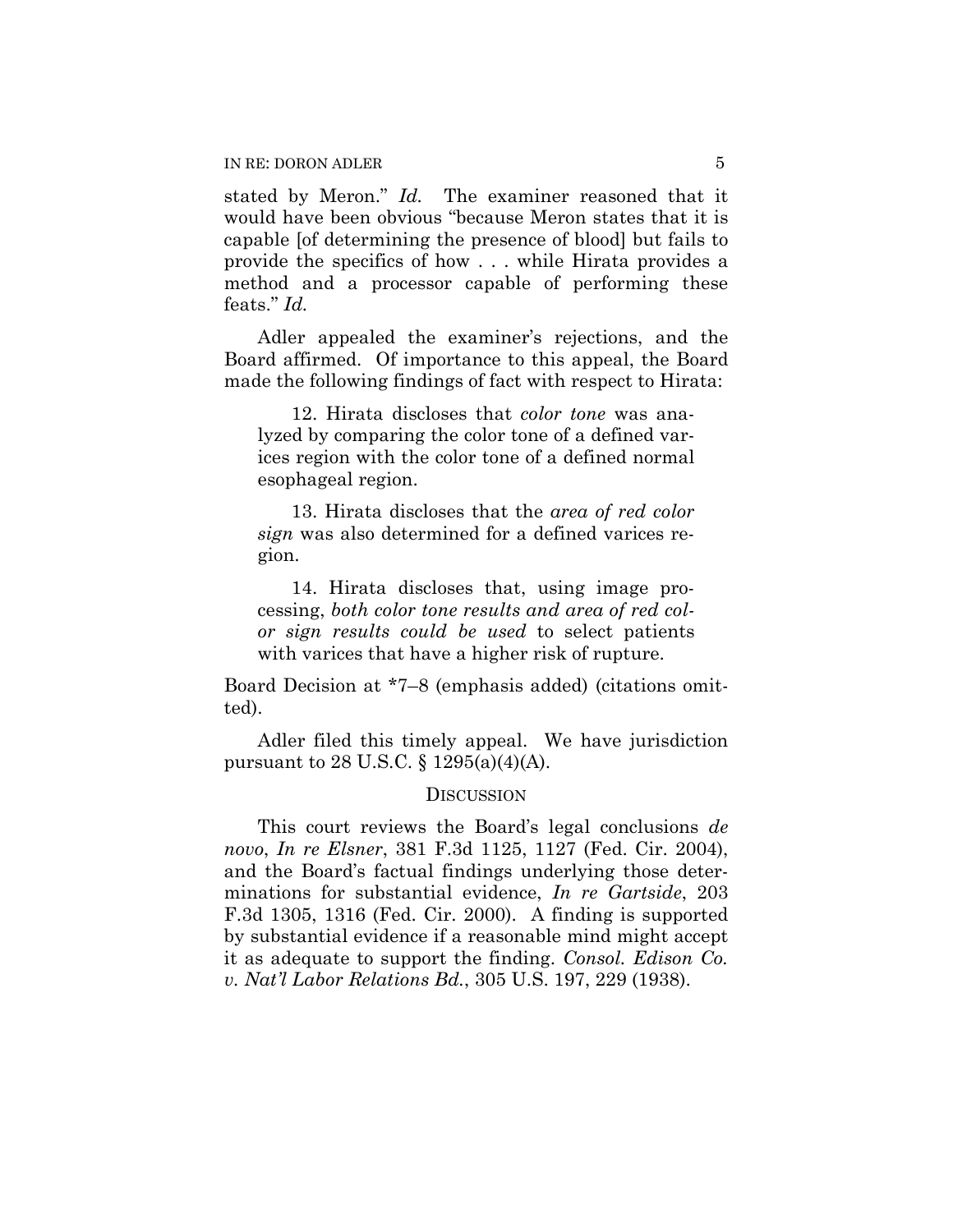"The ultimate judgment of obviousness is a legal determination," *KSR Int'l Co. v. Teleflex Inc.*, 550 U.S. 398, 427 (2007), which we review *de novo*, *Procter & Gamble Co. v. Teva Pharm. USA, Inc.*, 566 F.3d 989, 993 (Fed. Cir. 2009). A conclusion of obviousness rests on the following factual findings: (1) the scope and content of the prior art; (2) the differences between the prior art and the claimed invention; (3) the level of ordinary skill in the art at the time of the invention; and (4) objective indicia of nonobviousness. *KSR Int'l Co.*, 550 U.S. at 406 (quoting *Graham v. John Deere Co.*, 383 U.S. 1, 17–18 (1966)).

### 1. The Board Did Not Err in Its Obviousness Determination

Adler does not dispute that the prior art discloses a swallowable sensing device capable of transmitting images and location information to an external display. The primary issue on appeal is whether the Board properly found that it would have been obvious in light of the prior art to compare reference values for healthy tissue and blood to determine whether images of the gastrointestinal tract showed "a change in the level of red color content" where that "change correlaters" to the presence of blood," as articulated in the claims at issue. J.A. 143. The Board concluded that it would have been obvious, because a skilled artisan would have been motivated to combine Hirata—which discloses methods for comparison of the red color content of two reference values of tissue—with Meron, based on Meron's suggestion that the in vivo camera could include a means for detecting the presence of blood. Board Decision at \*8–9.

Adler contends that the Board failed to appreciate that Adler's claims refer to two comparisons. Appellant's Br. 22. The values of the received images are compared to (1) a value for healthy tissue and (2) a value for blood. *Id.* According to Adler, the Board failed to properly analyze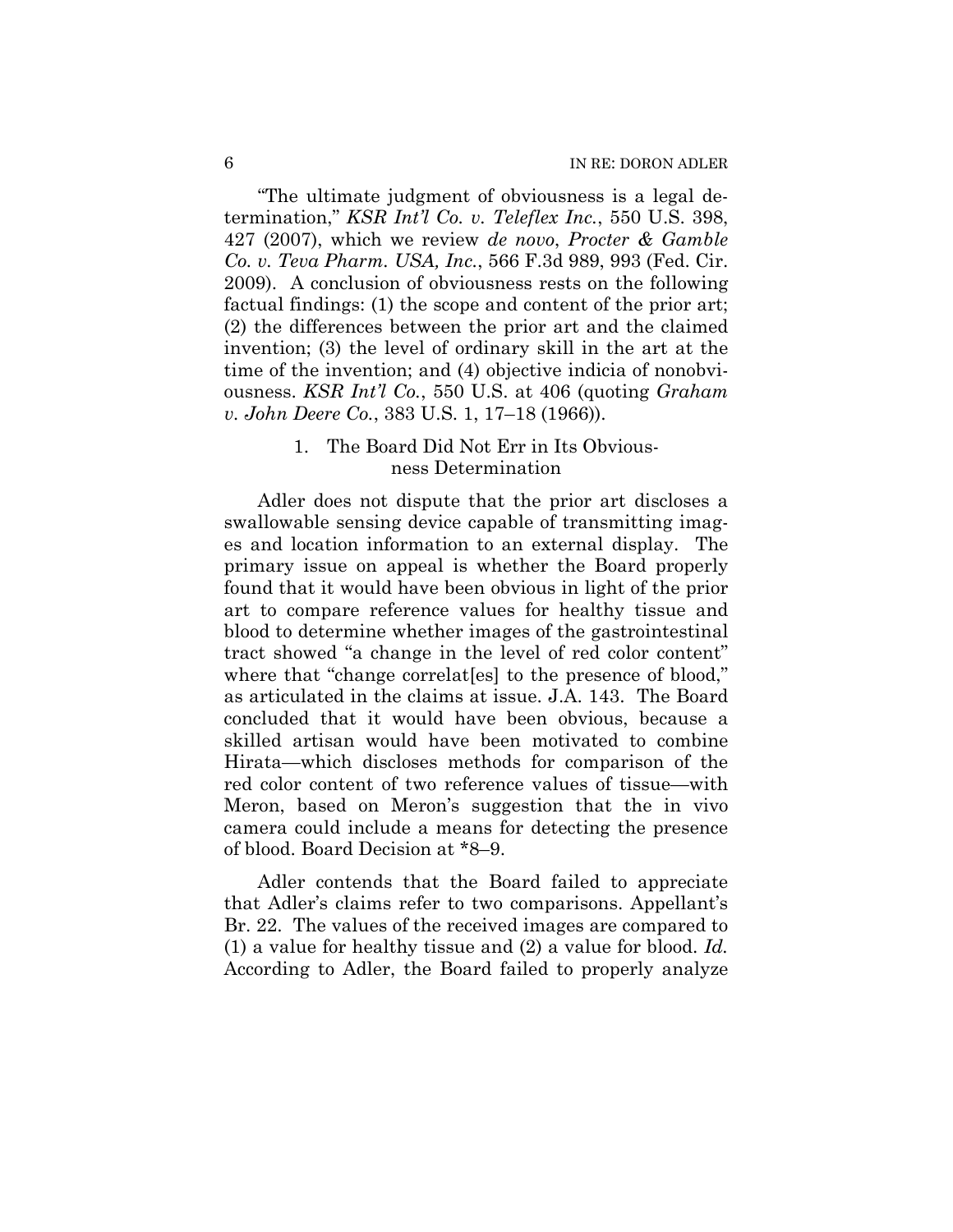$\overline{a}$ 

the claim, and did not take into consideration this twoprong limitation. *Id.*

The Board, however, did appreciate that the claim requires two comparisons and found that they were both disclosed by Hirata. The Board stated that "Hirata discloses that color tone was analyzed by comparing the color tone of a defined varices region with the color tone of a defined normal esophageal region." Board Decision at \*7 (citing Hirata at 11). This finding is supported by substantial evidence. Hirata explains how the two color tones are used to form a ratio value termed "Rr." J.A. 70.3 In response to Adler's argument below, the Board repeated this finding, explaining that "Hirata discloses comparing the color tone of a known variceal region with the color tone of a known healthy esophageal region." Board Decision at \*10. Indeed, Hirata made such comparisons in his follow-up study of the non-bleeders, when he compared the color tone of non-bleeders with the color tone of bleeders—Hirata was taking a (new) test sample from the non-bleeders and comparing it to the "Rr" of the bleeders, where "Rr" represents a combined reference value of healthy tissue and a reference value of blood. J.A. 72.

Adler responds that "[t]he claim requires three values to be used in the two comparisons" and that "Hirata discloses one comparison of two values." Appellant's Reply Br. 10. Adler contends that one of ordinary skill in the art would not have turned to Hirata because it discusses future bleeding. *See* Appellant's Br. 27–30. Adler's argu-

<sup>3</sup> Specifically, Hirata states that two "square region[s] of interest" from an image were selected to form the ratio: "We defined one square region of interest . . . as region V on the largest esophageal varices in the image . . . . We also defined similarly one square region of interest

<sup>. . .</sup> as region E on the esophageal mucosa without varices." J.A. 70.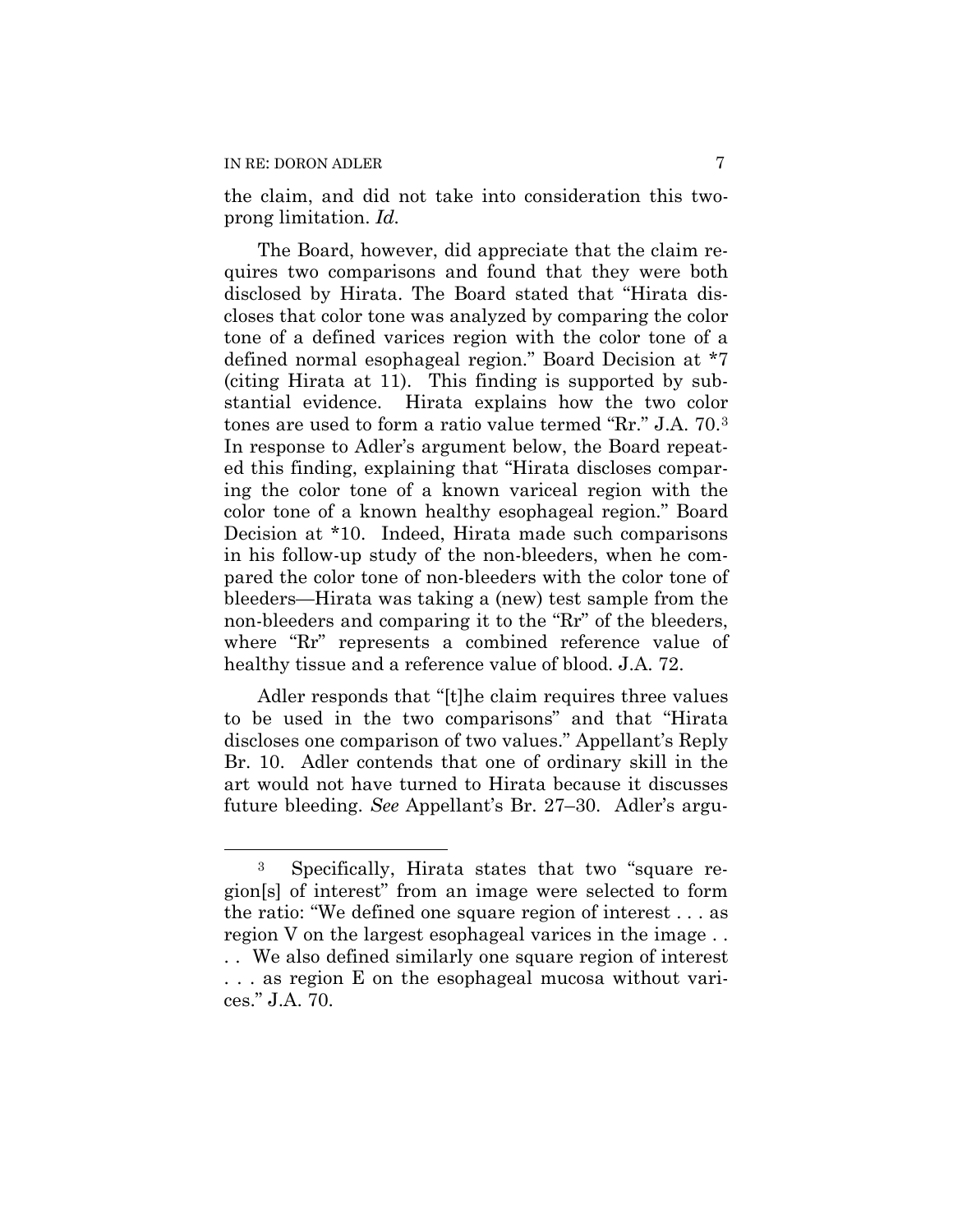ments overlook the Board's rationale, which explains that one of ordinary skill in the art would equate red color with present bleeding and would be motivated to build on Meron's teachings concerning received images from a swallowable device that could be compared to the reference values disclosed in Hirata. This is a predictable variation of the combination of Hirata and Meron. *See KSR*, 550 U.S. at 417 ("If a person of ordinary skill can implement a predictable variation, § 103 likely bars its patentability.").4

### 2. The Board Did Not Rely On New Grounds For Rejection

 Additionally, Adler argues that the Board relied on a new ground for rejection of the claims at issue and instead should have reopened prosecution. Appellant's Br. 14. Adler contends that the Board's "facts and rationale for the affirmance (Hirata's image processing and colorimetric analysis) changed the thrust of the Examiner's rejection (Hirata's classification of red color signs)." *Id.* Adler offers the following comparison to illustrate its argument:

 $\overline{a}$ 

<sup>4</sup> As indicated above, a main contention underlying many of Adler's arguments is that Hirata does not detect actual blood. *See* Appellant's Br. 25–30; Appellant's Reply Br. 13–15. However, substantial evidence supports the Board's finding that Hirata teaches identification of a pathology through red color image analysis of two reference values; one of ordinary skill in the art would understand that detecting areas with different red color values corresponds to blood. *See* Board Decision at \*8–9.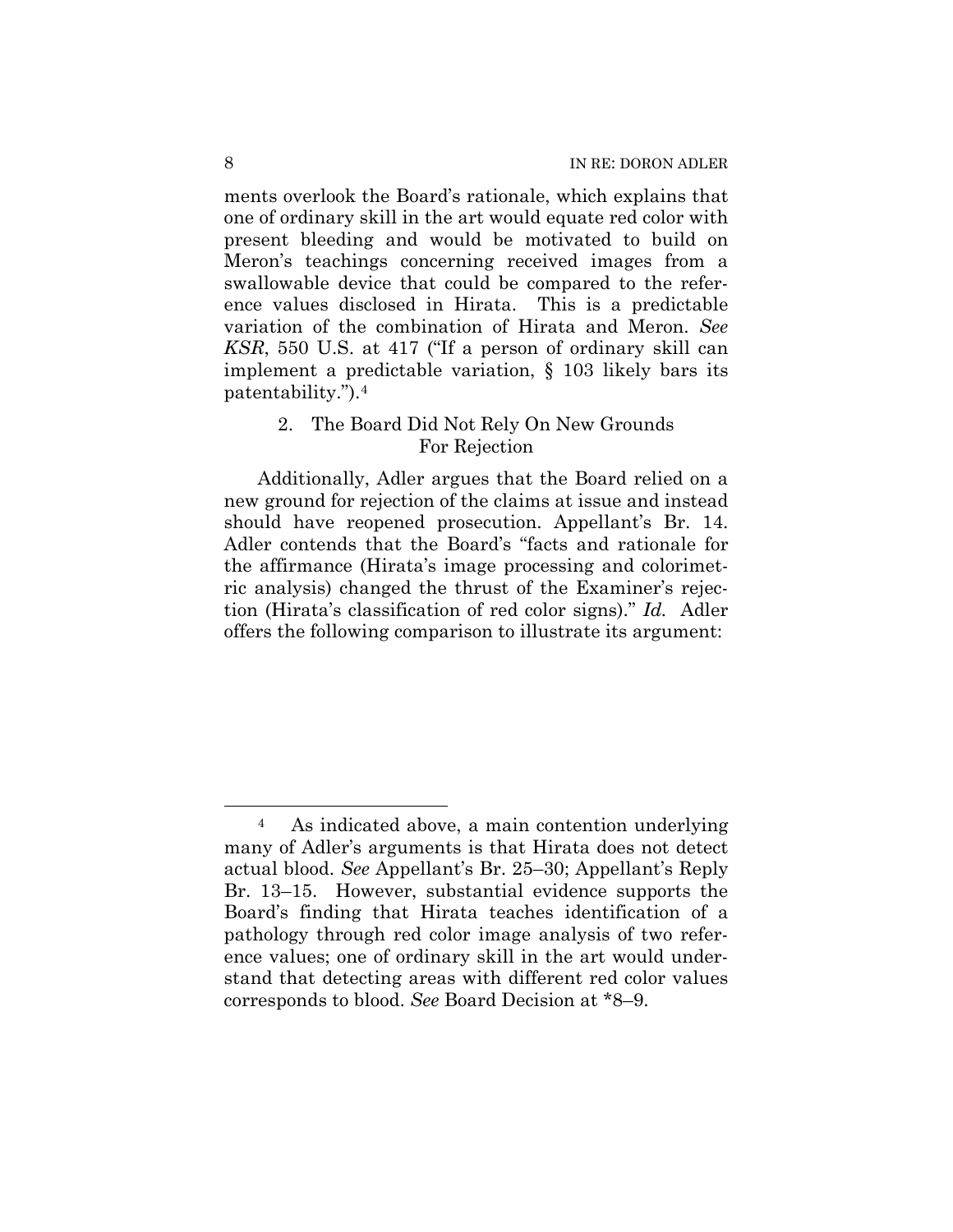| Examiner's Decision                                                      | <b>Board's Decision</b>                                                                                                                                                                                                                                                                                                                                                                                                                                        |
|--------------------------------------------------------------------------|----------------------------------------------------------------------------------------------------------------------------------------------------------------------------------------------------------------------------------------------------------------------------------------------------------------------------------------------------------------------------------------------------------------------------------------------------------------|
| mild (or a reference of<br>healthy), and a major<br>reference of blood)" | <i>"Red color signs</i> were 'Appellants also argue that<br>classified in a minor degree,   'Hirata did not teach com-<br>which indicated negative or $ $ paring image to a reference<br>value of blood, and a<br>reference value of healthy<br>degree, which indicated tissue' Hirata discloses<br>moderate or severe (or a comparing the color tone of<br>a known variceal region<br>with the <i>color tone</i> of a<br>known healthy esophageal<br>region." |

Appellant's Reply Br. 4 (citations omitted) (emphasis in original).

When the Board relies upon a new ground of rejection not relied upon by the examiner, the applicant is entitled to reopen prosecution or to request a rehearing. 37 C.F.R. § 41.50(b). This court has stated that "[t]he thrust of the Board's rejection changes when . . . it finds facts not found by the examiner regarding the differences between the prior art and the claimed invention, and these facts are the principal evidence upon which the Board's rejection was based." *In re Leithem*, 661 F.3d 1316, 1320 (Fed. Cir. 2011). "'[T]he ultimate criterion of whether a rejection is considered 'new' in a decision by the [B]oard is whether [applicants] have had fair opportunity to react to the thrust of the rejection.'" *Id.* (quoting *In re Kronig*, 539 F.2d 1300, 1302–03 (C.C.P.A. 1976) (modifications in original)).

Here, Adler mischaracterizes the examiner's grounds for rejection, and neither points to specific facts found by the Board but not by the examiner, nor illustrates how any such facts formed the basis of the Board's rejection. In fact, in rejecting Adler's application, the examiner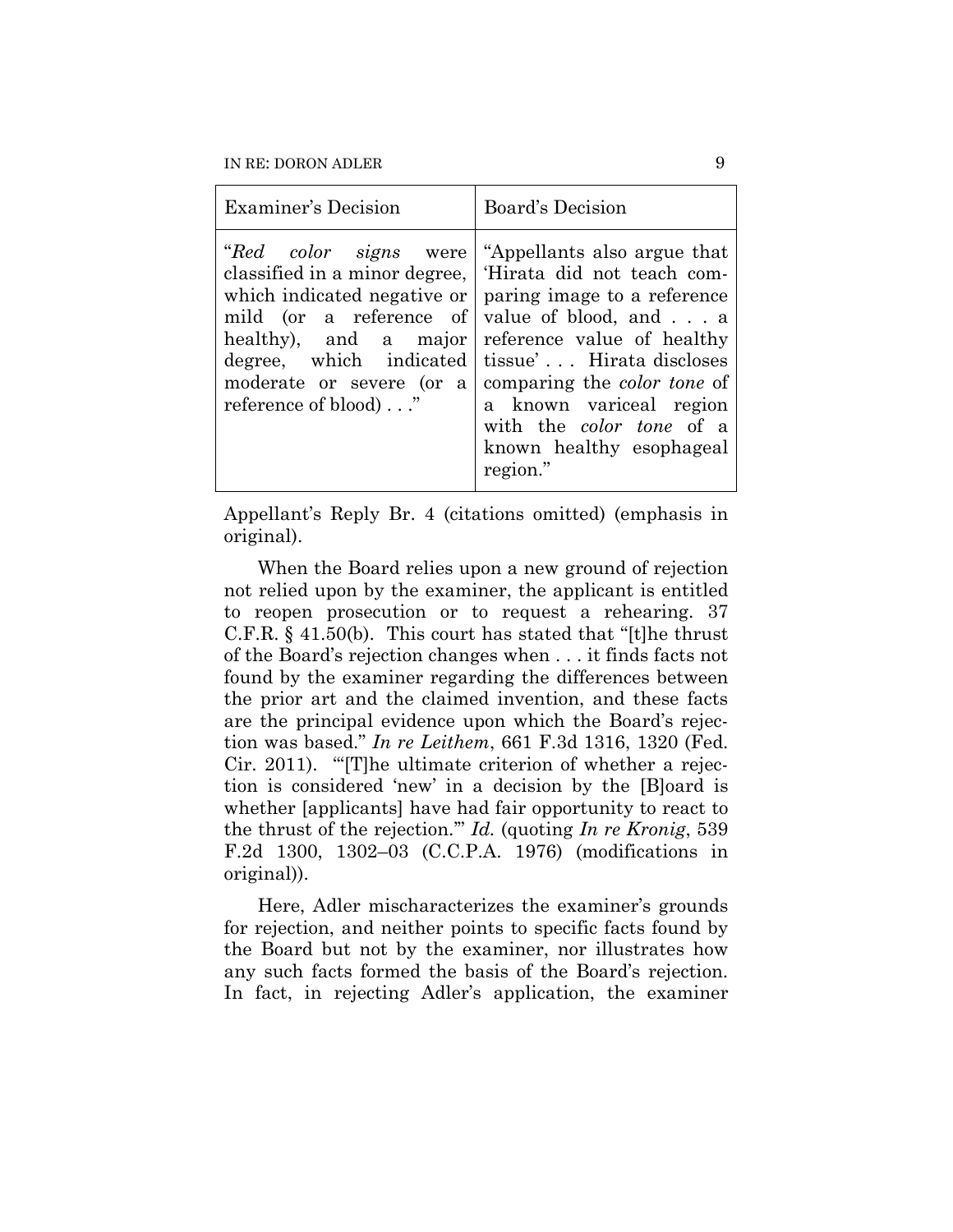relied on Hirata's disclosure of both red color sign and red color tone, not just its use of the color sign classification. The examiner stated that "Hirata teaches a study of factors of esophageal variceal rupture by use of image processing with a video endoscope." J.A. 26. The examiner explained that "[a] comparison was made between bleeders and non-bleeders in terms of endoscopic findings and the image processing data, especially variceal color tone *and* red color sign." *Id.* (emphasis added). The examiner referred to the video image processing again in his summation of the obviousness rejection: "It would have been obvious . . . to incorporate a processor for the *colorimetric analysis of video endoscopic data*, as taught by Hirata, in order to determine the presence of blood, as stated by Meron . . . ." *Id.* at 27 (emphasis added). Thus, in contrast to Adler's contention that the "examiner made no mention of colorimetric analysis," Appellant's Br. 17, the examiner expressly referred to that feature of Hirata by name.

Adler appears to have appreciated the examiner's position, based on Adler's characterization in its Reply Brief to the Board: "On pages 8 and 9 of the Examiner's Answer, the Examiner states that Hirata performs color analysis on varices and that Hirata's disclosure would lead one skilled in the art to focus on the possibility of processing electronic images for quantification of colorimetric data, and that image processing could determine the bleeding point." J.A. 98. Because Adler had the opportunity to respond, and in fact did respond, to the thrust of the examiner's basis for rejecting the claims, this case differs from those cited by Adler, where the Board made new factual findings that the applicants did not have an opportunity to address.

While the Board's explanation may go into more detail than the examiner's, that does not amount to a new ground of rejection. *See In re Jung*, 637 F.3d 1356, 1365 (Fed. Cir. 2011).